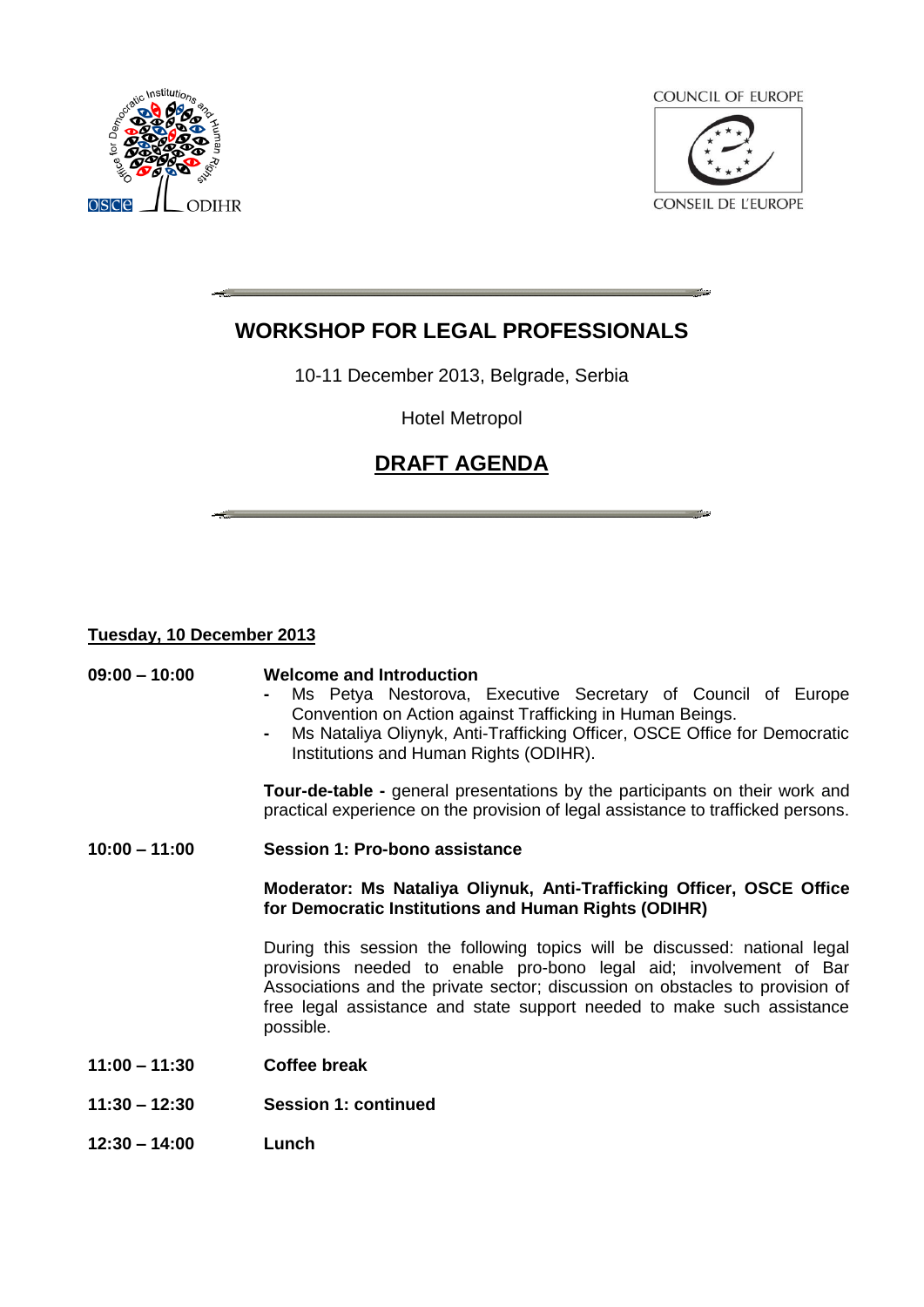#### **14:00 – 15:30 Session 2: Legal assistance at the stage of identification and investigation**

#### **Moderator: Ms Michelle Brewer, Barrister, Garden Court Chambers, London**

This session will aim at specifying the types of legal assistance required by trafficked persons from the moment of first-line identification - representing trafficked persons before the police, prosecutors, authorities which provide social assistance, etc., sharing positive experiences and challenges in the work with these agencies, and developing recommendations on how to guarantee provision of effective legal assistance at these stages.

#### *Methodology:*

**14:15 - 15:30** – participants work in 3 groups to prepare presentations on types of assistance needed at each stage of the identification and investigation process.

- **15:30 – 16:00 Coffee break**
- **16:00 – 17:30 Session 2 -** presentation of the results of group work and discussion.

### **Wednesday, 11 December 2013**

**09:30 – 11:00 Session 3: Legal assistance in court** 

#### **Moderator: Ms Michelle Brewer, Barrister, Garden Court Chambers, London**

This session will focus on the special requirements for representing a trafficking case in court, how to prepare a trafficking case for trial, practical examples from the participants, and recommendations to overcome the existing obstacles.

*Methodology:* **09:30 - 10:00** – work in 3 groups. **10:30 - 11:00** – presentations by the results of group work and discussion.

**11:00 – 11:30 Coffee break**

### **11:30 – 13:00 Session 4: Claiming compensation for victims of trafficking**

### **Moderator: Ms Petya Nestorova, Executive secretary of the Council of Europe Convention on Action against Trafficking in Human Beings**

This session will aim at identifying ways of improving the support to victims of trafficking to claim compensation (through criminal or civil proceedings, labour tribunals, State compensation schemes), good practices and obstacles, as well as developing recommendations on how to guarantee payment of compensation to victims of trafficking.

#### *Methodology:*

**11:30 - 12:15** – work in 3 groups.

**12:15 - 13:00** – presentations by the groups and discussion.